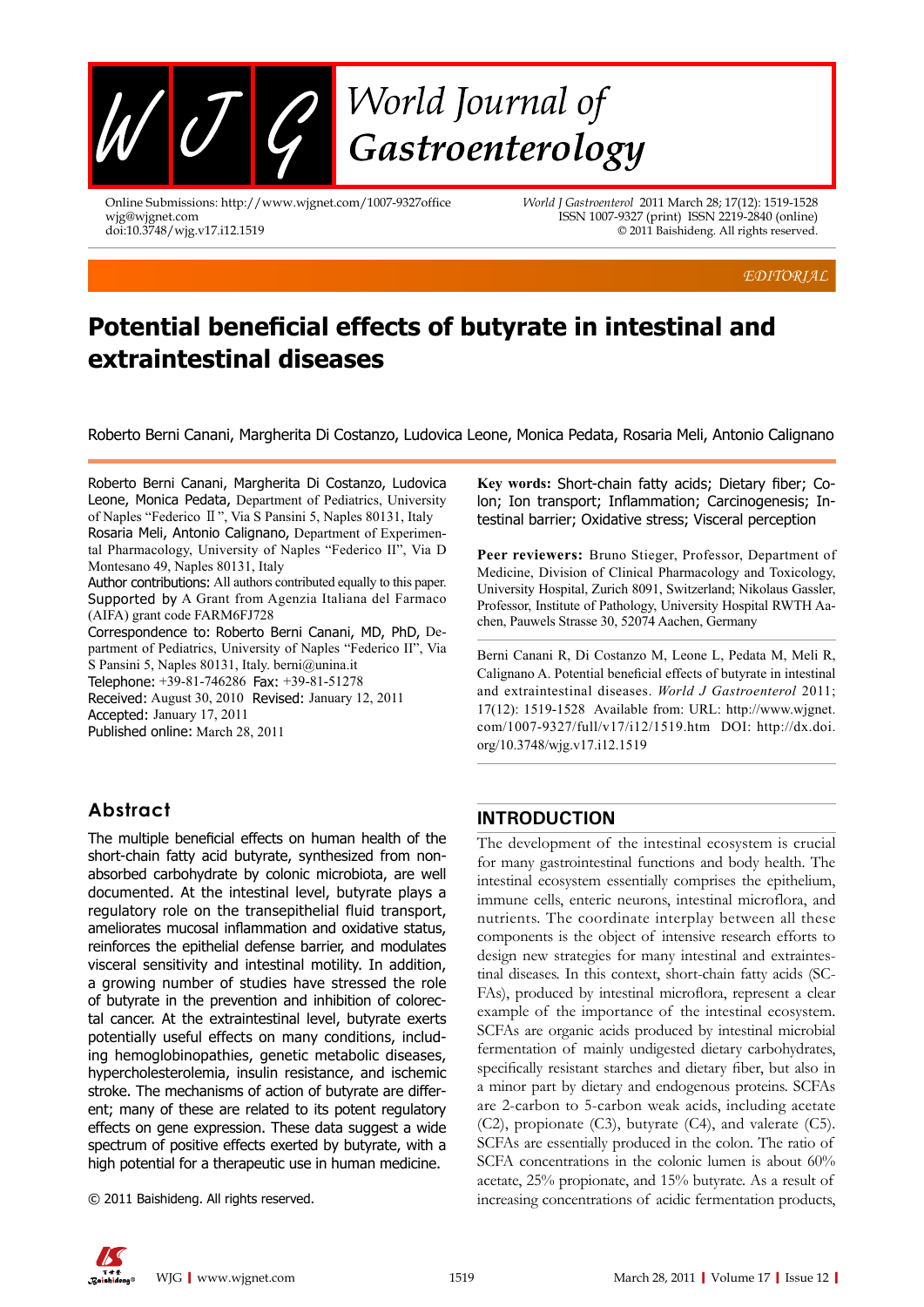the luminal pH in the proximal colon is lower. This pH seems to boost the formation of butyrate, as mildly acidic pH values allow butyrate-producing bacteria to compete against Gram-negative carbohydrate-utilizing bacteria, such as *Bacteroides spp.*<sup>[1]</sup>. The ability to produce butyrate is widely distributed among the Gram-positive anaerobic bacteria that inhabit the human colon. Butyrate-producing bacteria represent a functional group, rather than a coherent phylogenetic group. Numerically, two of the most important groups of butyrate producers appear to be *Faecalibacterium prausnitzii*, which belongs to the *Clostridium leptum* (or clostridial cluster Ⅳ) cluster, and *Eubacterium rectale/Roseburia spp.*, which belong to the *Clostridium coccoides* (or clostridial cluster XIVa) cluster of firmicute bacteria<sup>[2]</sup>. Butyrate is the major energy source for colonocytes and is involved in the maintenance of colonic mucosal health<sup>[3]</sup>. Recently several intestinal and extraintestinal effects of butyrate have been demonstrated (Figure 1 and Table 1). This review is focused on new evidence for possible applications of butyrate in human medicine.

## **EFFECTS OF BUTYRATE AT THE INTESTINAL LEVEL**

### *Effects on transepithelial ion transport*

Potentially, SCFAs are absorbed by each intestinal segment, as demonstrated in animal models and human volunteers. The colonocytes absorb butyrate and other SCFAs through different mechanisms of apical membrane SCFA uptake, including non-ionic diffusion, SCFA/HCO<sub>3</sub> exchange, and active transport by SCFA transporters. The transport proteins involved are monocarboxylate transporter isoform 1 (MCT1), which is coupled to a transmembrane H<sup>+</sup>-gradient, and SLC5A8, which is  $Na^+$ -coupled co-transporter<sup>[3,4]</sup>. The absorption of these fatty acids has a significant impact on the absorption of NaCl and on the electrolyte balance general- $\rm{ly}^{[5]}$ . In particular, butyrate is able to exert a powerful proabsorptive stimulus on intestinal NaCl transport and an anti-secretory effect towards Cl secretion. The powerful regulatory pro-absorptive/anti-secretory effects induced by butyrate on the transepithelial ion transport occurs through several mechanisms: (1) Stimulation of NaCl absorption by the action of two coupled transport systems on the intestinal brush border: Cl/HCO<sub>3</sub> and Na<sup>+</sup>/H<sup>+</sup> and Cl /butyrate and  $\text{Na}^+/\text{H}^+$ ; and (2) inhibition of Cl secretion by blocking the activity of the cotransporter Na-K-2Cl (NKCC1) on the enterocyte basolateral membrane. *In vitro* studies have shown that butyrate has an inhibitory effect on Cl secretion induced by prostaglandin E2, cholera toxin, and phosphocholine. This effect is due to reduced production of intracellular cAMP secondary to the expression and regulation of adenylate cyclase<sup>[4]</sup>. Comparison studies showed that the pro-absorptive and anti-secretory effects of butyrate are significantly higher than those of all other SCFAs<sup>[6]</sup>. Clinical studies in children with acute diarrhea caused by V. cholerae showed a reduction in stool volume and a more rapid recovery in patients who received oral rehydration therapy in addition to resistant starch, a precursor of butyrate, in the diet<sup>[7,8]</sup>. These results were confirmed in other forms of infectious diarrhea in children and in animal models studies<sup>[9,10]</sup>. Moreover, butyrate therapy is beneficial in patients affected by Congenital Chloride Diarrhea  $(CLD)^{[11,12]}$ . This rare genetic disease is caused by mutations in the gene encoding the solute-linked carrier family 26-member A3 (SLC26A3) protein, which acts as a plasma membrane anion exchanger for Cl and  $HCO<sub>3</sub><sup>[13]</sup>$ . The mechanism underlying this therapeutic effect could be related, at least in part, to stimulation of the Cl/butyrate exchanger activity $\left| \begin{array}{c} 1 \end{array} \right|$ . It is also possible that butyrate could reduce mistrafficking or misfolding of the SLC26A3 protein, as demonstrated for other molecules involved in transepithelial ion transport<sup>[14]</sup>. Alternatively, butyrate may enhance gene expression: the *SLC26A3* gene contains a 290-bp region between residues -398 and -688 that is crucial for high-level transcriptional activation induced by butyrate. This may explain the variable response of patients affected by CLD to butyrate<sup>[12]</sup>. In fact, depending on the patient's genotype, mutations in the above-mentioned regulatory regions of the *SLC26A3* gene could affect the gene transcription rate. It is also conceivable that other channels could be involved in the therapeutic effect of butyrate in CLD. SLC26A3, like other components of the SLC26 family, interacts with cystic fibrosis transmembrane conductance regulator  $(CFTR)^{[15,16]}$ . The interaction between CFTR and these components is mediated by binding of the regulatory domain of CFTR to the sulfate transporter and anti sigma factor antagonist (STAS) domain of SLC26. The interaction is enhanced by phosphorylation of the regulatory domain by protein kinase  $A^{[17]}$  and is modulated by PDZ-binding scaffold proteins. An important consequence of this interaction is that SLC26 anion exchange activity is enhanced when CFTR is activated by phosphorylation. Moreover, the two genes regulate each other: the overexpression of SLC26A3 or -A6 causes upregulation of CFTR and *vice versa*<sup>[18]</sup>. In patch-clamp experiments, protein kinase A-stimulated CFTR channel activity was six-fold higher in HEK293 cells co-expressing both SCL26 exchanger and CFTR than in HEK293 cells expressing CFTR alone<sup>[12,15,16,18]</sup>. Mutations may impair the interactions between channels and thus reduce the effect of butyrate therapy. Interestingly, it has been demonstrated that butyrate can act by different mechanisms in *in vitro* models of cystic fibrosis: it can increase the expression of the apical epithelial membrane of the CFTR, and it can act as a "chaperonelike" molecule, as shown in the ΔF508del CFTR cell line model<sup>[19]</sup>. Similar mechanisms could occur in CLD. Lastly, Clausen *et al*<sup> $[20]$ </sup> demonstrated that antibiotic-associated diarrhea was related to reduced fecal concentrations and production rates of butyrate. Their results suggest that

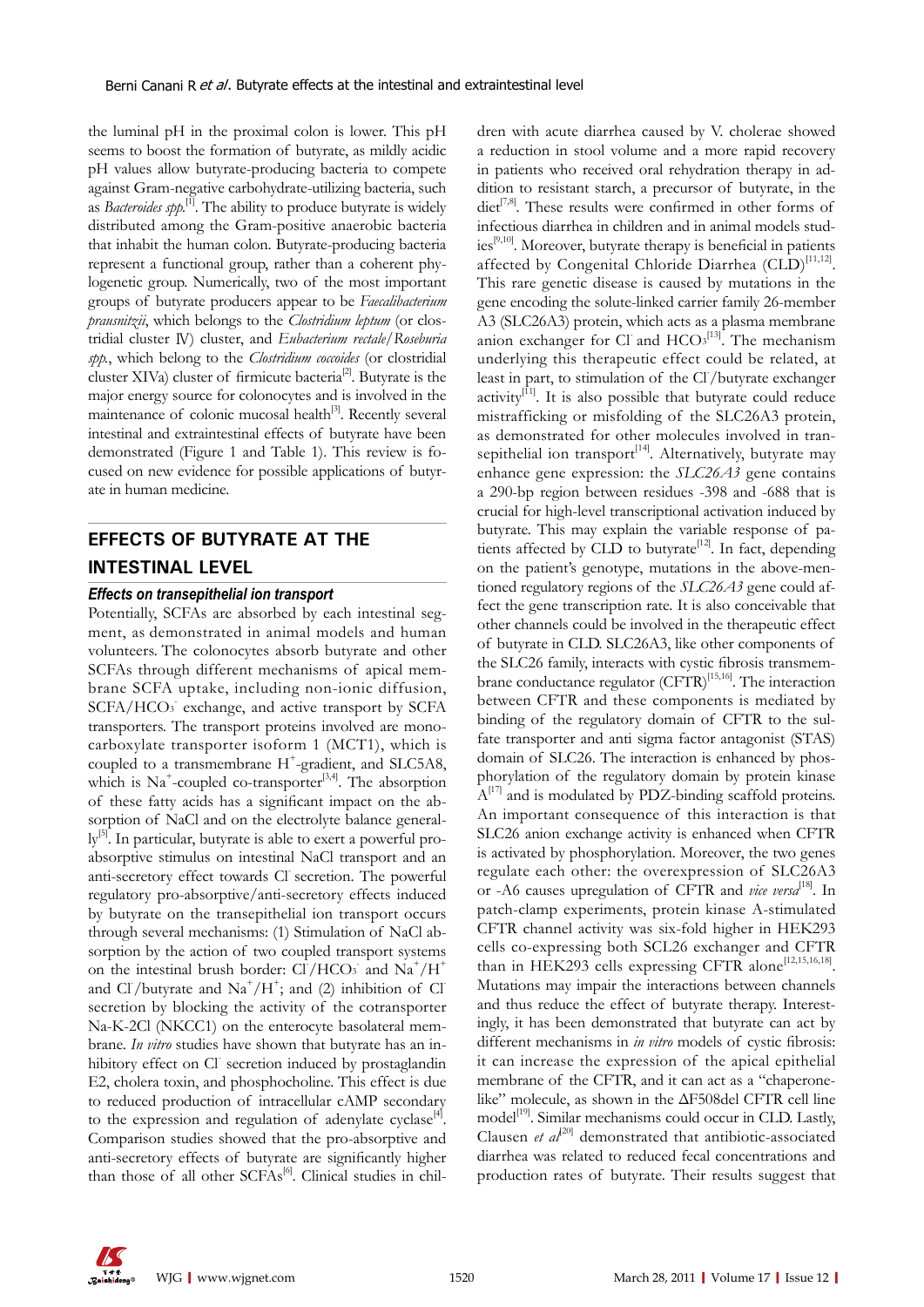

**Figure 1 The multiple effects of butyrate at intestinal level.**

**Table 1 Main butyrate effects potentially useful in human medicine**

| Intestinal level            | <b>Extraintestinal level</b>                         |
|-----------------------------|------------------------------------------------------|
| Ion absorption              | Insulin sensitivity                                  |
| Cell proliferation          | Cholesterol synthesis                                |
| Cell differentation         | Energy expenditure                                   |
| Intestinal barrier function | Ammonia scavenger                                    |
| Immune-regulation           | Stimulation of $\beta$ -oxidation of very long chain |
|                             | fatty acids and peroxisome proliferation             |
| Oxidative stress            | CFTR function                                        |
| Intestinal motility         | Neurogenesis                                         |
| Visceral perception and     | HbF production                                       |
| rectal compliance           |                                                      |
|                             |                                                      |

CFTR: Cystic fibrosis transmembrane conductance regulator; HbF: Butyrate to increase fetal hemoglobin.

the antibiotic-associated diarrhea might be secondary to impaired colonic fermentation in otherwise disposed subjects, resulting in decreased butyrate and fluid absorption. In this case, the administration of butyrate could also alleviate the symptoms associated with antibiotic use.

### *Effects on cell growth and differentiation*

Several epidemiological studies support the role of dietary fiber in the protection against colorectal cancer<sup>[21-26]</sup>. Different mechanisms have been proposed for fiber's cancer preventive properties: reduction in transit time of the feces in the gut, which reduces exposure of the mucosa to luminal carcinogens; absorption of bile acids, biogenic amines, bacterial toxins, and production of butyrate. Most of the anticarcinogenic effects of butyrate are observed in *in vitro* carcinoma cell lines. In these models, addition of butyrate leads to inhibition of proliferation, induction of apoptosis, or differentiation of tumor cells<sup>[27-30]</sup>. Butyrate's anticarcinogenic effects are in contrast with the effects of this compound in normal enterocytes. In fact, it has been shown that butyrate stimulates the physiological pattern of proliferation in the basal crypt in the colon,

whereas it reduces the number and the size of aberrant crypt focus, which are the earliest detectable neoplastic lesions in the  $\text{colon}$ <sup>[31]</sup>. These contradictory patterns of butyrate represents the so called "butyrate paradox"<sup>[27]</sup>. An important mechanism by which butyrate causes biological effects in colon carcinoma cells is the hyperacetylation of histones by inhibiting histone deacetylase (HDAC). This compensates for an imbalance of histone acetylation, which can lead to transcriptional dysregulation and silencing of genes that are involved in the control of cell cycle progression, differentiation, apoptosis and cancer development[32,35]. In particular, in human colon cancer cell lines butyrate, acting as HDAC inhibitor, increases the p21 (*WAF1*) gene expression by selectively regulating the degree of acetylation of the gene-associated histones, and induces G1 cell cycle  $arrest^{[36]}$ . A novel contributory mechanism to the chemopreventive effect of butyrate is the downregulation of the key apoptotic and angiogenesis regulator Neuropilin-1 (NRP-1), which has been shown to promote tumor cell migration and survival in colon cancer in response to vascular endothelial growth factor (VEGF) binding<sup>[37]</sup>. Several reports have shown that the apoptosis triggered by butyrate *in vitro* is associated with dysregulation of Bcl2 family proteins, especially upregulation of BAK and downregulation of BclxL<sup>[38,39]</sup>, rather than cellular damage. A study by Thangaraju *et al* suggests a novel mode of action of butyrate in the colon involving GPR109A, a G-protein–coupled receptor for nicotinate $[40,41]$ , which recognizes butyrate with low affinity. This receptor is expressed in the normal colon on the lumenfacing apical membrane of colonic epithelial cells, but is silenced in colon cancer *via* DNA methylation. Thangaraju *et al*<sup> $42$ ]</sup> showed that inhibition of DNA methylation in colon cancer cells induces GPR109A expression and that activation of the receptor causes tumor cell–specific apoptosis. Butyrate is an inhibitor of HDAC, but apoptosis induced by activation of GPR109A with its ligands in colon cancer cells does not involve inhibition of histone deacetylation. The primary changes in this apoptotic pro-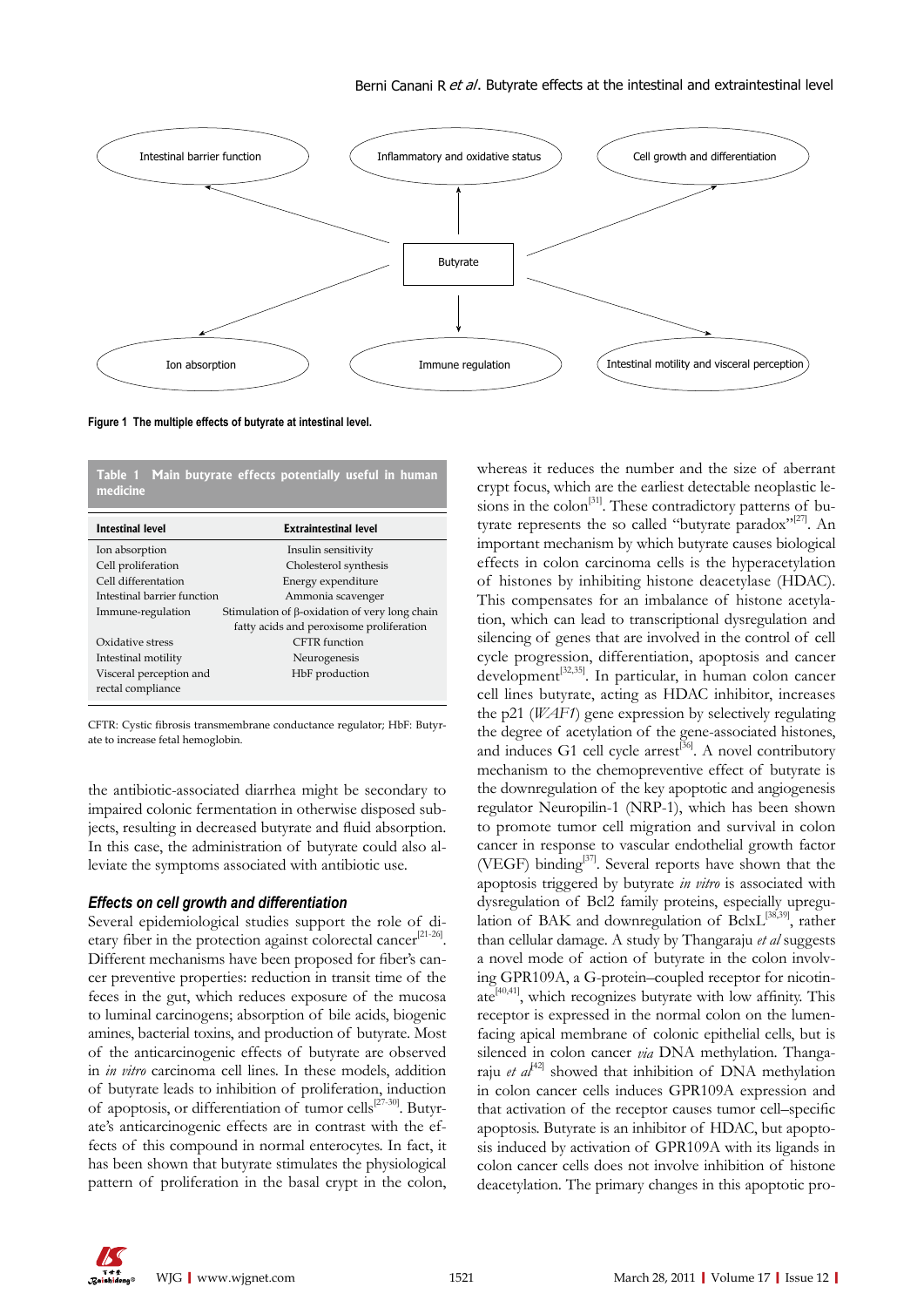cess include downregulation of Bcl-2, Bcl-xL, and cyclin D1 and upregulation of death receptor pathway. Moreover, a recent study suggested that the protective role of dietary fiber, and its breakdown product butyrate, against colorectal cancer could be determined by a modulation of canonical Wnt signaling, a pathway constitutively activated in the majority of colorectal cancers<sup>[43]</sup>. Butyrate is recognized for its potential to act on secondary chemoprevention, by slowing growth and activating apoptosis in colon cancer cells $\left[\frac{44}{7}\right]$ , but it can also act on primary chemoprevention. The mechanism proposed is the transcriptional upregulation of detoxifying enzymes, such as glutathione-S-transferases (GSTs). This modulation of genes may protect cells from genotoxic carcinogens, such as  $H_2O_2$  and 4-hydroxynonenal  $(HNE)^{[45,46]}$ .

### *Effects on inflammatory and oxidative status*

Butyrate has a role as an anti-inflammatory agent, primarily *via* inhibition of nuclear factor κB (NF-κB) activation in human colonic epithelial cells $[47]$ , which may result from the inhibition of HDAC. NF-κB regulates many cellular genes involved in early immune inflammatory responses, including IL-1b, TNF-α, IL-2, IL-6, IL-8, IL-12, inducible nitric oxide synthase (iNOS), cyclooxygenase-2 (COX-2), intercellular adhesion molecule-1 (ICAM-1), vascular cellular adhesion molecule-1 (VCAM-1), T cell receptor-α (TCR-α), and MHC class  $\Box$  molecules<sup>[48-50]</sup>. The activity of NF- $\kappa$ B is frequently dysregulated in colon cancer<sup>[51,52]</sup> and in inflammatory bowel diseases (IBDs), such as ulcerative colitis (UC) and Crohn's disease (CD)<sup>[53-55]</sup>. In CD patients, butyrate decreases pro-inflammatory cytokine expression *via* inhibition of NF-κB activation and IκBα degradation<sup>[53]</sup>. The upregulation of peroxisome proliferator-activated receptor γ (PPARγ) a nuclear receptor highly expressed in colonic epithelial cells, and the inhibition of IFNγ signaling, are another two of butyrate's anti-inflammatory effects<sup>[56,57]</sup>. Butyrate can act on immune cells through specific G-protein-coupled receptors (GPRs) for SCFAs, GPR41 (or FFA3) and GPR43 (or FFA2), which are both expressed on immune cells, including polymorphonuclear cells, suggesting that butyrate might be involved in the activation of leucocytes<sup>[58]</sup>. The possible immune-modulatory functions of SCFAs are highlighted by a recent study on GPR43 -/ mice. These mice exhibit aggravated inflammation, related to increased production of inflammatory mediators and increased immune cell recruitment<sup>[59]</sup>.

Most clinical studies analyzing the effects of butyrate on inflammatory status focused on UC patients. Hallert *et al*<sup>[60]</sup> instructed 22 patients with quiescent UC to add 60 g oat bran (corresponding to 20 g dietary fiber) to their daily diet. Four weeks of this treatment resulted in a significant increase of fecal butyrate concentration and in a significant improvement of abdominal symptoms. In a double blind, placebo-controlled multicenter trial, Vernia et al<sup>[61]</sup> treated 51 patients with active distal UC with rectal enemas containing either 5-aminosalicylic acid (5-ASA) or

5-ASA plus sodium butyrate (80 mmol/L, twice a day). The combined treatment with topical 5-ASA plus sodium butyrate significantly improved the disease activity score more than 5-ASA alone. These and other intervention studies<sup>[62-64]</sup> suggested that the luminal administration of butyrate or stimulation of luminal butyrate production by the ingestion of dietary fiber results in an amelioration of the inflammation and symptoms in UC patients.

Numerous studies have reported that butyrate metabolism is impaired in intestinal inflamed mucosa of patients with IBD. Recent data show that butyrate deficiency results from the reduction of butyrate uptake by the inflamed mucosa through downregulation of MCT1. The concomitant induction of the glucose transporter GLUT1 suggests that inflammation could induce a metabolic switch from butyrate to glucose oxidation. Butyrate transport deficiency is expected to have clinical consequences. Particularly, the reduction of the intracellular availability of butyrate in colonocytes may decrease its protective effects toward cancer in IBD patients<sup>[65]</sup>.

Limited evidence from pre-clinical studies shows that oxidative stress in the colonic mucosa can be modulated by butyrate. Oxidative stress is involved in both inflammation<sup>[66]</sup> and the process of initiation and progression of carcinogenesis<sup>[67]</sup>. During oxidative stress there is an imbalance between the generation of reactive oxygen species (ROS) and the antioxidant defense mechanisms, leading to a cascade of reactions in which lipids, proteins, and/or DNA may get damaged. In healthy humans, it has been demonstrated that locally administered butyrate in physiological concentrations increased the antioxidant GSH and possibly decreased ROS production, as indicated by a decreased uric acid production<sup>[68]</sup>. As the human colon is continuously exposed to a variety of toxic stimuli, enhanced butyrate production in the colon could result in an enhanced resistance against toxic stimuli, thus improving the barrier function. This might be relevant for the treatment of gastrointestinal disorders, such as post-infectious irritable bowel syndrome (IBS), microscopic colitis, IBD, and diversion colitis.

#### *Effects on non-specific intestinal defense mechanisms*

The main components of nonspecific intestinal barrier defense mechanisms are the mucous layer covering the epithelium, the production of antimicrobial peptides, and tight junctions, which protect the gastrointestinal mucosa against pathogens. Evidence suggests a role for butyrate in reinforcing the colonic defense barrier. Butyrate stimulates MUC2 mucin production in a human colonocytes cell line (LS174T). The increased expression of *MUC2* gene, and the induction of mucin synthesis, can affect the mucous layer leading to enhanced protection against luminal  $agents^{[69,70]}.$ 

Combined with other components of the innate immune system, antimicrobial peptides (AMPs) form the first line of defense against infections. The two major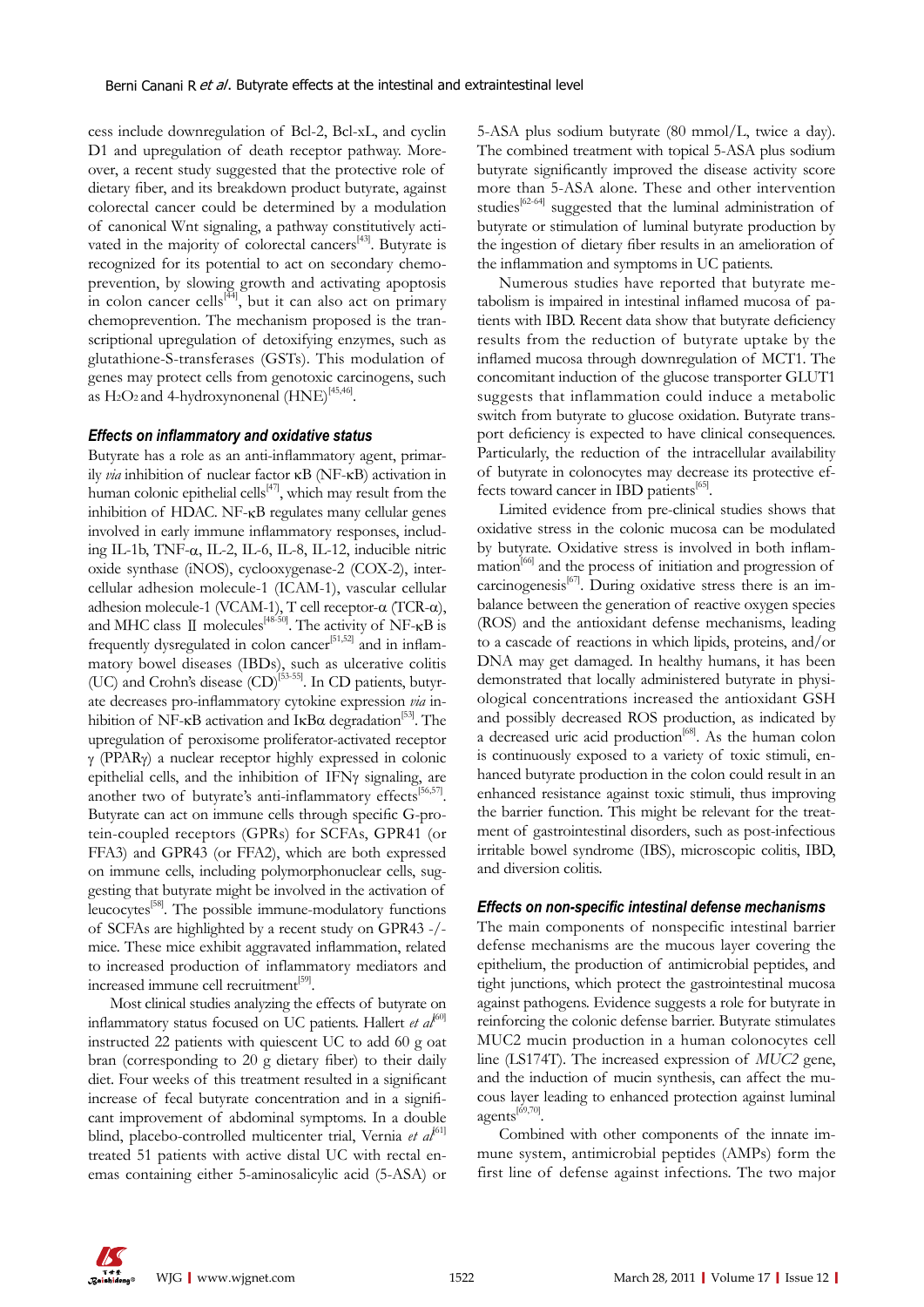classes of AMPs found in humans are defensins and cathelicidins. While the intestine expresses numerous defensins, LL-37 is the only cathelicidin-derived peptide expressed in humans. Several studies demonstrated an effect of butyrate on *LL-37* gene expression and proposed that the molecular mechanism may be linked to an increase in histone acetylation and mitogen-activated protein (MAP) kinase signaling<sup>[71-75]</sup>. The use of HDAC inhibitors, such as butyrate, to enhance the expression of the *LL-37* gene may become a novel approach for strengthening innate immunity to treat or prevent intestinal infections.

Butyrate also regulates the colonic defense barrier through its effects on intestinal permeability, which depends on its concentration. At low concentrations, butyrate induces a concentration-dependent reversible decrease in permeability in intestinal cell line models $[76,77]$ . The effect of butyrate on the intestinal epithelial permeability involves the assembly of tight junctions *via* AMP-activated protein kinase (AMPK)<sup>[78]</sup>.

### *Effects on visceral perception and intestinal motility*

Little is known about the environmental and nutritional regulation of the enteric nervous system (ENS), which controls gastrointestinal motility. Butyrate regulates colonic mucosa homeostasis and can modulate neuronal excitability. Soret *et al*<sup>[79]</sup> investigated the effects of butyrate on the ENS and colonic motility, and showed, *in vivo* and *in vitro*, that butyrate significantly increased the proportion of choline acetyltransferase (ChAT), but not nitric oxide synthase (nNOS) immunoreactive myenteric neurons. Butyrate increases the cholinergic-mediated colonic circular muscle contractile response *ex vivo*. The authors suggest that butyrate might be used, along with nutritional approaches, to treat various gastrointestinal motility disorders associated with inhibition of colonic transit.

A recent study by Van Houten *et al*<sup>80]</sup> shows that intraluminal administration of a physiologically relevant dose (50 to 100 mmol/L) of butyrate into the distal colon increases compliance and decreases pain, urge, and discomfort measured with a rectal barostat procedure in healthy subjects. This study suggests a potential beneficial effect of butyrate in disorders that are associated with visceral hypersensitivity, such as IBS and infantile colics, and provides a basis for future trials with dietary modulation resulting in intracolonic butyrate production in both healthy and IBS subjects. The decrease in visceral perception induced by butyrate treatment could be due to an increased 5-HT release, as previously suggested by others[81]. Another possible mechanism by which butyrate could affect visceral perception is the previous reported inhibition of histone deacetylase. In fact, Chen *et al*<sup>82]</sup> showed that these inhibitors induce microglyal apoptosis and attenuate inflammation-induced neurotoxicity in rats, which may affect visceral perception. Butyrate has been reported to induce enhancement of colonic motility *via*  the release of 5-HT[83]. In functional studies, butyrate and propionate induced phasic and tonic contractions in rat

colonic circular muscle. The dose-dependent contractile effect occurred only when SCFAs were applied on the mucosal side and disappeared in mucosal free preparations, suggesting the presence of sensory mechanisms near the epithelium<sup>[84,85]</sup>

## **EFFECTS AT THE EXTRAINTESTINAL LEVEL**

### *Hemoglobinopathies*

Clinical trials in patients with sickle cell disease and β-thalassemia confirmed the ability of butyrate to increase fetal hemoglobin (HbF) production<sup>[86-89]</sup>. Butyrate is an inducer of HbF through an epigenetic regulation of fetal globin gene expression *via* HDAC inhibition, resulting in global histone hyperacetylation, including nucleosomes at the  $\gamma$ -globin promoters<sup>[90]</sup>. Other experiments have shown that butyrate can cause a rapid increase in the association of γ-globin mRNA with ribosomes<sup>[91]</sup>. Other authors have demonstrated activation of p38 mitogenactivated protein kinases (MAPK) and cyclic nucleotide signaling pathways in association with butyrate induction of  $HbF^{[92]}$ . Taken together, these studies suggest that global histone hyperacetylation induced by HDAC inhibition is not the unique mechanism underlying butyrate stimulation of HbF.

### *Genetic metabolic diseases*

Sodium phenylbutyrate 4 (4-PBA) was approved by the Food and Drug Administration (FDA) for use in patients with urea cycle enzyme deficiency, in which it acts as a scavenger of ammonia. Indeed, 4-PBA is oxidized to phenylacetate, which binds to glutamine and determines the urinary excretion. In patients with ornithine transcarbamylase deficiency, the use of 4-PBA allows for better metabolic control and increased intake of natural protein in the diet $^{[93]}$ .

The possible use of butyrate in the treatment of X-linked Adrenoleukodystrophy (X-ALD), a disorder of peroxisomes characterized by altered metabolism and accumulation of very long chain fatty acids, has also been studied. Sodium phenylbutyrate 4 induces, *in vitro* on fibroblasts from patients with X-ALD and *in vivo* in X-ALD knockout mice, an increase in β-oxidation of very long chain fatty acids and peroxisome proliferation<sup>[94]</sup>.

### *Hypercholesterolemia*

Under normal lipidemic conditions, the liver is the most important site of cholesterol biosynthesis, followed by the intestine. Biosynthesis in the liver and intestine account for about 15% and 10%, respectively, of the total amount of cholesterol biosynthesis each day[95,96]. In hypercholesterolemia, when cholesterol biosynthesis is suppressed in most organs by fasting, the intestine becomes the major site of cholesterol biosynthesis, and its contribution can increase up to 50%. Importantly, recent evidence shows that the global effect of butyrate is to downregulate the

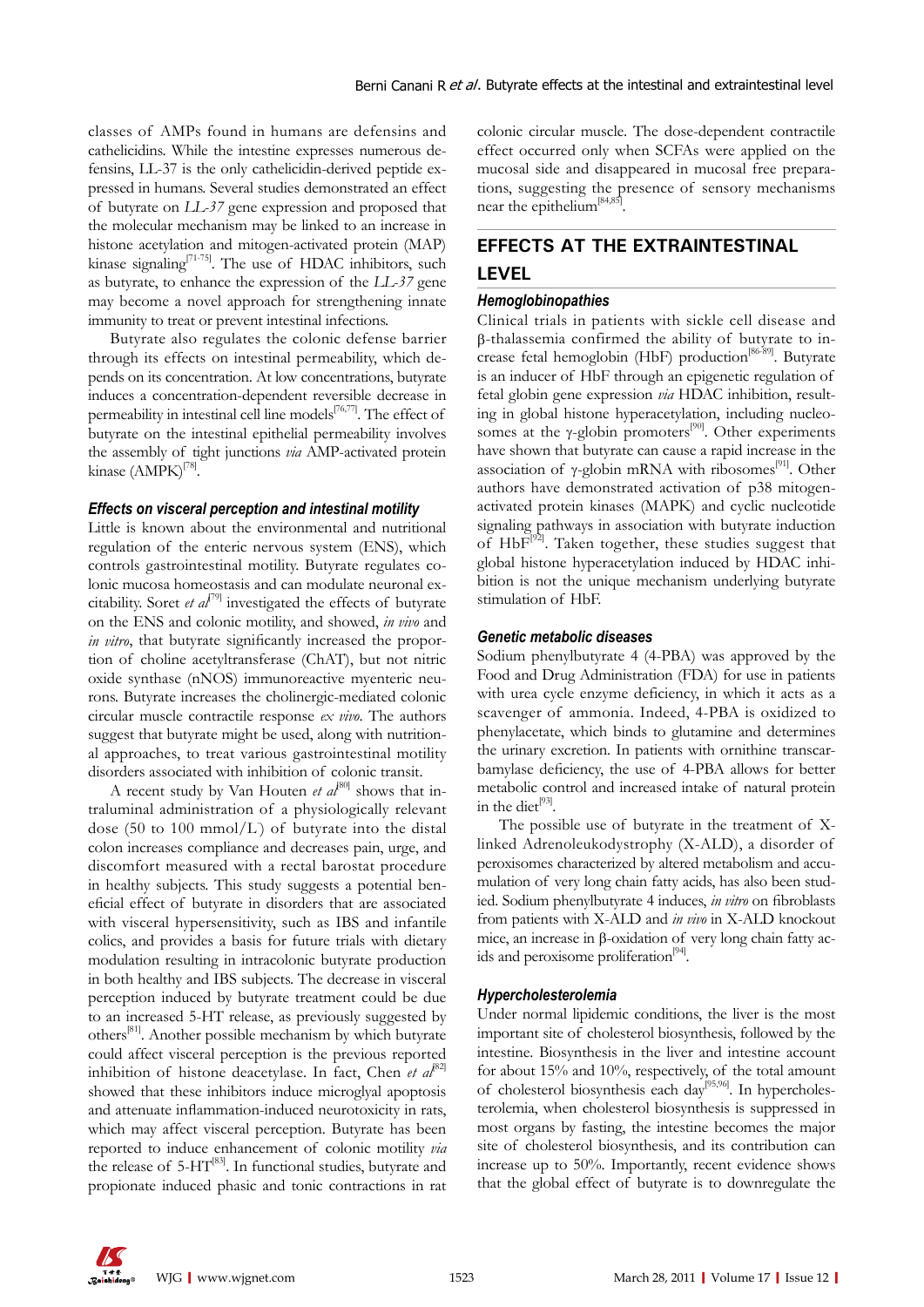| Table 2 Possible therapeutic indications of butyrate in gastroenterology |                                                 |                                                                    |  |
|--------------------------------------------------------------------------|-------------------------------------------------|--------------------------------------------------------------------|--|
| <b>Functions</b>                                                         | Therapeutic indications                         | <b>Potential applications</b>                                      |  |
| Regulation of fluid and electrolyte                                      | Acute gastroenteritis <sup>[9,10]</sup>         | Irritable bowel syndrome <sup>[80]</sup>                           |  |
| uptake                                                                   | $Cholera^{[7,8]}$                               | Aspecific chronic diarrhea <sup>[4]</sup>                          |  |
|                                                                          | Congenital chloride diarrhea <sup>[11,12]</sup> | Traveler's diarrhea <sup>[4]</sup>                                 |  |
|                                                                          |                                                 | Antibiotic associated diarrhea <sup>[4,20]</sup>                   |  |
|                                                                          |                                                 | Chronic secretory diarrhea <sup>[4]</sup>                          |  |
|                                                                          |                                                 | Cystic fibrosis <sup>[14,19]</sup>                                 |  |
|                                                                          |                                                 | Mucosal atrophy in malnutrition <sup>[101]</sup>                   |  |
| Effects on proliferation and                                             | Acute gastroenteritis <sup>[9,10]</sup>         | Mucosal atrophy in total parenteral nutrition <sup>[101,102]</sup> |  |
| differentiation of epithelial                                            | $IBD^{[53-65]}$                                 | Mucosal atrophy in radiotherapy or chemotherapy <sup>[101]</sup>   |  |
| intestinal cells                                                         |                                                 | Short bowel syndrome and intestinal failure <sup>[103]</sup>       |  |
|                                                                          |                                                 | Prevention of colorectal cancer <sup>[46]</sup>                    |  |
|                                                                          |                                                 | Intestinal polyposis <sup>[104]</sup>                              |  |
| Anti-inflammatory effect                                                 | $IBD^{[53-65]}$                                 | Pouchitis[105]                                                     |  |
|                                                                          |                                                 | Allergic colitis <sup>[106]</sup>                                  |  |
|                                                                          |                                                 |                                                                    |  |

IBD: Inflammatory bowel disease.

expression of nine key genes involved in intestinal cholesterol biosynthesis, potentially inhibiting this pathway<sup>[97]</sup>.

#### *Obesity and insulin resistance*

Dietary supplementation with butyrate can prevent and treat diet-induced obesity and insulin resistance in mouse models. After a 5-wk treatment with butyrate, obese mice lost 10.2% of their original body weight. Consistent with the change in body weight, fat content was reduced by 10%. Furthermore, fasting glucose was reduced by 30%, insulin resistance was reduced by 50%, and intraperitoneal insulin tolerance was improved significantly by butyrate. The mechanism of butyrate action is related to promotion of energy expenditure and induction of mitochondrial function. Stimulation of peroxisome proliferator-activated receptor (PPAR) coactivator (PGC-1 $\alpha$ ) activity has been suggested as the molecular mechanism of butyrate. Activation of AMPK and inhibition of histone deacetylases may contribute to the PGC-1 $\alpha$  regulation. These data suggest that butyrate may have potential application in the prevention and treatment of metabolic syndrome in humans<sup>[98]</sup>.

### *Ischemic stroke*

Cerebral ischemia enhances neurogenesis in neurogenic and non-neurogenic regions of the ischemic brain of adult animal models. A recent study demonstrated that postinsult treatment with sodium butyrate stimulated the incorporation of bromo-2'-deoxyuridine (BrdU) in the ischemic brain of rats subjected to permanent cerebral ischemia. Butyrate treatment also increased the number of cells expressing polysialic acid-neural cell adhesion molecule, nestin, glial fibrillary acidic protein, phospho-cAMP response element-binding protein (CREB), and brain-derived neurotrophic factor (BDNF) in various brain regions after cerebral ischemia<sup>[99]</sup>. Furthermore, extensive co-localization of BrdU and polysialic acid-neural cell adhesion molecule was observed in multiple regions after ischemia, and butyrate treatment upregulated protein levels of BDNF, phospho-CREB, and glial fibrillary acidic protein. Intraventricular injection of K252a, a tyrosine kinase B receptor antagonist, markedly reduced the long-lasting behavioral benefits of butyrate, inhibiting cell proliferation, nestin expression, and CREB activation<sup>[99]</sup>. Together, these results suggest that butyrate-induced cell proliferation, migration, and differentiation require BDNF-tyrosine kinase B signaling and may contribute to long-term beneficial effects of butyrate after ischemic injury.

### **ISSUES RELATED TO THE CLINICAL USE OF BUTYRATE**

Data from literature and clinical experience of several research groups show a wide spectrum of possibilities for potential therapeutic use of butyrate by oral administration without having serious adverse events (Table 2). Some butyrate-based products are marketed, but their spread is still very limited and greatly understaffed in view of the wide spectrum of possible indications, especially in chronic diseases, where it is possible to predict a lasting use of the compound. The main problem is of the availability of formulations of butyrate that can be easily administered orally, in particular for pediatric patients, and to the extremely poor palatability of the products available on the market. The unpleasant taste and odor make oral administration of butyrate extremely difficult, especially in children. Thus, new formulations of butyrate with a better palatability, which can be easily administered orally, are needed. Another possible solution could be the modulation of intestinal microflora by probiotics. Probiotics are live and viable microorganisms, which, if given in adequate amounts, confer a beneficial effect to the host. Probiotic microorganisms generate small molecular metabolic byproducts, referred to as "postbiotics", which exert beneficial regulatory influence on host biological functions, including butyrate<sup>[100]</sup>.

### **CONCLUSION**

The SCFA butyrate, a main end product of microbial fermentation of dietary fibers in the human intestine,

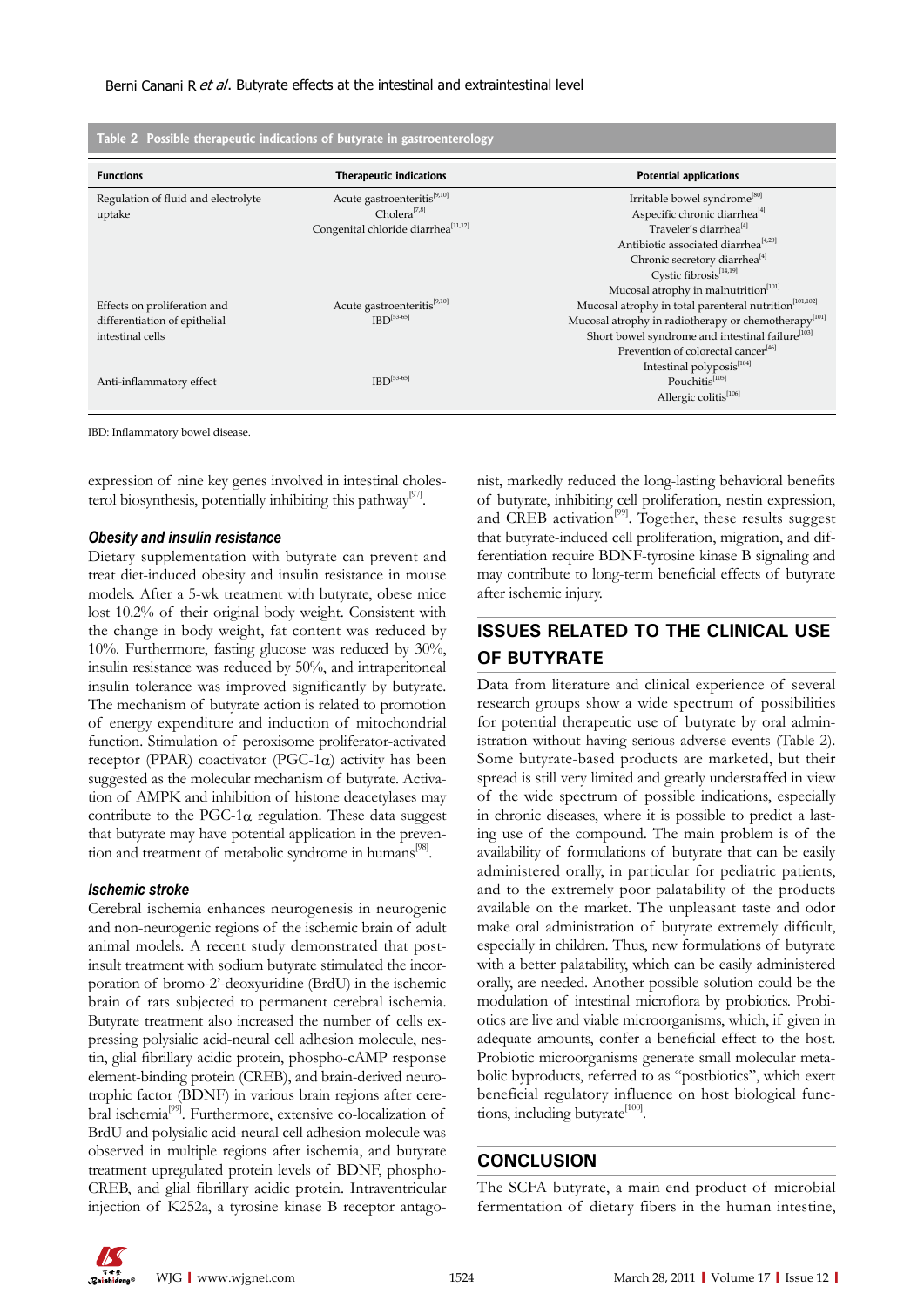plays an important role in the maintenance of intestinal homeostasis and overall health status. The effects exerted by butyrate are multiple and involve several distinct mechanisms of action. Its well-known epigenetic mechanism, through the inhibition of HDACs, results in the regulation of gene expression and in the control of cell fate. At the intestinal level, butyrate exerts multiple effects such as the prevention and inhibition of colonic carcinogenesis, the improvement of inflammation, oxidative status, epithelial defense barrier, and the modulation of visceral sensitivity and intestinal motility. At the extraintestinal level, potential fields of application for butyrate seem to be the treatment of sickle cell disease, β-thalassemia, cystic fibrosis, urea cycle enzyme deficiency, X-linked adrenoleukodystrophy, hypercholesterolemia, obesity, insulin resistance, and ischemic stroke.

In conclusion, a growing number of studies have revealed new mechanisms and effects of butyrate with a wide range of potential clinical applications from the intestinal tract to peripheral tissues. However, more clinical studies to elucidate the role of butyrate in health and diseases and new solutions for easier administration are needed.

### **REFERENCES**

- 1 **Guilloteau P,** Martin L, Eeckhaut V, Ducatelle R, Zabielski R, Van Immerseel F. From the gut to the peripheral tissues: the multiple effects of butyrate. *Nutr Res Rev* 2010; **23**: 366-384
- 2 **Louis P,** Flint HJ. Diversity, metabolism and microbial ecology of butyrate-producing bacteria from the human large intestine. *FEMS Microbiol Lett* 2009; **294**: 1-8
- 3 **Hamer HM,** Jonkers D, Venema K, Vanhoutvin S, Troost FJ, Brummer RJ. Review article: the role of butyrate on colonic function. *Aliment Pharmacol Ther* 2008; **27**: 104-119
- 4 **Binder HJ.** Role of colonic short-chain fatty acid transport in diarrhea. *Annu Rev Physiol* 2010; **72**: 297-313
- 5 **Kunzelmann K,** Mall M. Electrolyte transport in the mammalian colon: mechanisms and implications for disease. *Physiol Rev* 2002; **82**: 245-289
- 6 **Binder HJ,** Mehta P. Short-chain fatty acids stimulate active sodium and chloride absorption in vitro in the rat distal colon. *Gastroenterology* 1989; **96**: 989-996
- 7 **Ramakrishna BS,** Venkataraman S, Srinivasan P, Dash P, Young GP, Binder HJ. Amylase-resistant starch plus oral rehydration solution for cholera. *N Engl J Med* 2000; **342**: 308-313
- 8 **Rabbani GH,** Albert MJ, Rahman H, Chowdhury AK. Short-chain fatty acids inhibit fluid and electrolyte loss induced by cholera toxin in proximal colon of rabbit in vivo. *Dig Dis Sci* 1999; **44**: 1547-1553
- 9 **Rabbani GH,** Teka T, Zaman B, Majid N, Khatun M, Fuchs GJ. Clinical studies in persistent diarrhea: dietary management with green banana or pectin in Bangladeshi children. *Gastroenterology* 2001; **121**: 554-560
- 10 **Alam NH,** Ashraf H. Treatment of infectious diarrhea in children. *Paediatr Drugs* 2003; **5**: 151-165
- 11 **Berni Canani R,** Terrin G, Cirillo P, Castaldo G, Salvatore F, Cardillo G, Coruzzo A, Troncone R. Butyrate as an effective treatment of congenital chloride diarrhea. *Gastroenterology*  2004; **127**: 630-634
- 12 **Wedenoja S,** Holmberg C, Höglund P. Oral butyrate in treatment of congenital chloride diarrhea. *Am J Gastroenterol* 2008; **103**: 252-254
- Kere J, Höglund P. Inherited disorders of ion transport in the intestine. *Curr Opin Genet Dev* 2000; **10**: 306-309
- Roomans GM. Pharmacological approaches to correcting the ion transport defect in cystic fibrosis. *Am J Respir Med* 2003; **2**: 413-431
- 15 **Chernova MN,** Jiang L, Shmukler BE, Schweinfest CW, Blanco P, Freedman SD, Stewart AK, Alper SL. Acute regulation of the SLC26A3 congenital chloride diarrhoea anion exchanger (DRA) expressed in Xenopus oocytes. *J Physiol*  2003; **549**: 3-19
- 16 **Ko SB,** Zeng W, Dorwart MR, Luo X, Kim KH, Millen L, Goto H, Naruse S, Soyombo A, Thomas PJ, Muallem S. Gating of CFTR by the STAS domain of SLC26 transporters. *Nat Cell Biol* 2004; **6**: 343-350
- 17 **Höglund P,** Sormaala M, Haila S, Socha J, Rajaram U, Scheurlen W, Sinaasappel M, de Jonge H, Holmberg C, Yoshikawa H, Kere J. Identification of seven novel mutations including the first two genomic rearrangements in SLC26A3 mutated in congenital chloride diarrhea. *Hum Mutat* 2001; **18**: 233-242
- 18 **Gadsby DC,** Nairn AC. Control of CFTR channel gating by phosphorylation and nucleotide hydrolysis. *Physiol Rev*  1999; **79**: S77-S107
- 19 **Rowe SM,** Varga K, Rab A, Bebok Z, Byram K, Li Y, Sorscher EJ, Clancy JP. Restoration of W1282X CFTR activity by enhanced expression. *Am J Respir Cell Mol Biol* 2007; **37**: 347-56
- 20 **Clausen MR,** Bonnén H, Tvede M, Mortensen PB. Colonic fermentation to short-chain fatty acids is decreased in antibiotic-associated diarrhea. *Gastroenterology* 1991; **101**: 1497-1504
- 21 **Bingham SA,** Day NE, Luben R, Ferrari P, Slimani N, Norat T, Clavel-Chapelon F, Kesse E, Nieters A, Boeing H, Tjønneland A, Overvad K, Martinez C, Dorronsoro M, Gonzalez CA, Key TJ, Trichopoulou A, Naska A, Vineis P, Tumino R, Krogh V, Bueno-de-Mesquita HB, Peeters PH, Berglund G, Hallmans G, Lund E, Skeie G, Kaaks R, Riboli E. Dietary fibre in food and protection against colorectal cancer in the European Prospective Investigation into Cancer and Nutrition (EPIC): an observational study. *Lancet* 2003; **361**: 1496-1501
- 22 **Burkitt DP.** Epidemiology of cancer of the colon and rectum. 1971. *Dis Colon Rectum* 1993; **36**: 1071-1082
- 23 **Cassidy A,** Bingham SA, Cummings JH. Starch intake and colorectal cancer risk: an international comparison. *Br J Cance*r 1994; **69**: 937-942
- 24 **Howe GR,** Benito E, Castelleto R, Cornée J, Estève J, Gallagher RP, Iscovich JM, Deng-ao J, Kaaks R, Kune GA. Dietary intake of fiber and decreased risk of cancers of the colon and rectum: evidence from the combined analysis of 13 casecontrol studies. *J Natl Cancer Inst* 1992; **84**: 1887-1896
- 25 **Kim YI.** AGA technical review: impact of dietary fiber on colon cancer occurrence. *Gastroenterology* 2000; **118**: 1235-1257
- 26 **Park Y,** Hunter DJ, Spiegelman D, Bergkvist L, Berrino F, van den Brandt PA, Buring JE, Colditz GA, Freudenheim JL, Fuchs CS, Giovannucci E, Goldbohm RA, Graham S, Harnack L, Hartman AM, Jacobs DR Jr, Kato I, Krogh V, Leitzmann MF, McCullough ML, Miller AB, Pietinen P, Rohan TE, Schatzkin A, Willett WC, Wolk A, Zeleniuch-Jacquotte A, Zhang SM, Smith-Warner SA. Dietary fiber intake and risk of colorectal cancer: a pooled analysis of prospective cohort studies. *JAMA* 2005; **294**: 2849-2857
- 27 **Comalada M,** Bailón E, de Haro O, Lara-Villoslada F, Xaus J, Zarzuelo A, Gálvez J. The effects of short-chain fatty acids on colon epithelial proliferation and survival depend on the cellular phenotype. *J Cancer Res Clin Oncol* 2006; **132**: 487-497
- Hodin RA, Meng S, Archer S, Tang R. Cellular growth state differentially regulates enterocyte gene expression in butyrate-treated HT-29 cells. *Cell Growth Differ* 1996; **7**: 647-653
- 29 **Chirakkal H,** Leech SH, Brookes KE, Prais AL, Waby JS, Corfe BM. Upregulation of BAK by butyrate in the colon is associated with increased Sp3 binding. *Oncogene* 2006; **25**: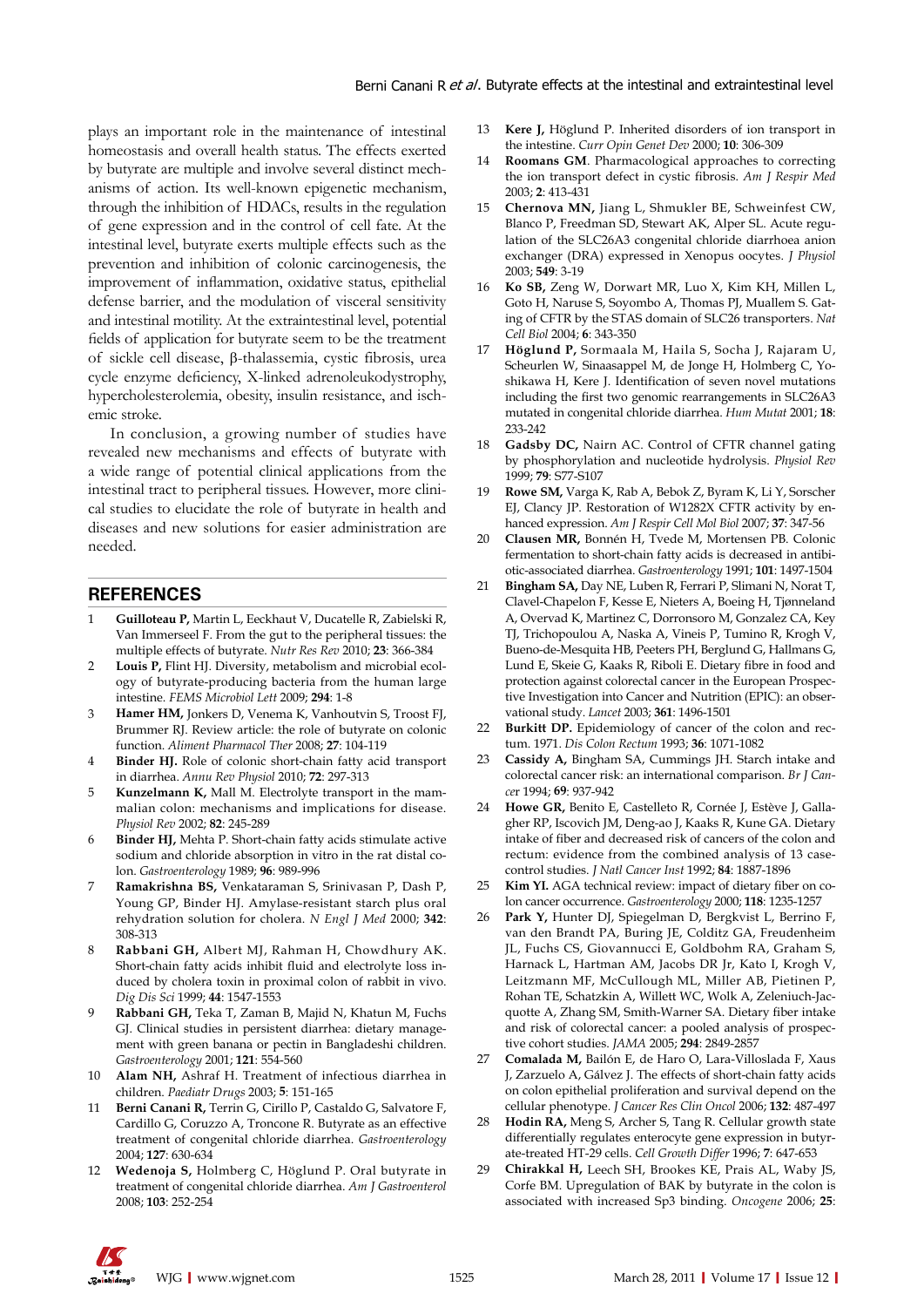7192-7200

- 30 **Hinnebusch BF,** Meng S, Wu JT, Archer SY, Hodin RA. The effects of short-chain fatty acids on human colon cancer cell phenotype are associated with histone hyperacetylation. *J Nutr* 2002; **132**: 1012-1017
- 31 **Alrawi SJ,** Schiff M, Carroll RE, Dayton M, Gibbs JF, Kulavlat M, Tan D, Berman K, Stoler DL, Anderson GR. Aberrant crypt foci. *Anticancer Res* 2006; **26**: 107-119
- 32 **Scharlau D,** Borowicki A, Habermann N, Hofmann T, Klenow S, Miene C, Munjal U, Stein K, Glei M. Mechanisms of primary cancer prevention by butyrate and other products formed during gut flora-mediated fermentation of dietary fibre. *Mutat Res* 2009; **682**: 39-53
- 33 **Gibson PR,** Rosella O, Wilson AJ, Mariadason JM, Rickard K, Byron K, Barkla DH. Colonic epithelial cell activation and the paradoxical effects of butyrate. *Carcinogenesis* 1999; **20**: 539-544
- 34 **Davie JR.** Inhibition of histone deacetylase activity by butyrate. *J Nutr* 2003; **133**: 2485S-2493S
- 35 **Kouraklis G,** Theocharis S. Histone deacetylase inhibitors: a novel target of anticancer therapy (review). *Oncol Rep* 2006; **15**: 489-494
- 36 **Chen YX,** Fang JY, Lu J, Qiu DK. Regulation of histone acetylation on the expression of cell cycle-associated genes in human colon cancer cell lines. *Zhonghua Yixue Zazhi* 2004; **84**: 312-317
- 37 **Yu DC,** Waby JS, Chirakkal H, Staton CA, Corfe BM. Butyrate suppresses expression of neuropilin I in colorectal cell lines through inhibition of Sp1 transactivation. *Mol Cancer*  2010; **9**: 276
- 38 **Ruemmele FM,** Dionne S, Qureshi I, Sarma DS, Levy E, Seidman EG. Butyrate mediates Caco-2 cell apoptosis via up-regulation of pro-apoptotic BAK and inducing caspase-3 mediated cleavage of poly-(ADP-ribose) polymerase (PARP). *Cell Death Differ* 1999; **6**: 729-735
- 39 **Ruemmele FM,** Schwartz S, Seidman EG, Dionne S, Levy E, Lentze MJ. Butyrate induced Caco-2 cell apoptosis is mediated via the mitochondrial pathway. *Gut* 2003; **52**: 94-100
- 40 **Soga T,** Kamohara M, Takasaki J, Matsumoto S, Saito T, Ohishi T, Hiyama H, Matsuo A, Matsushime H, Furuichi K. Molecular identification of nicotinic acid receptor. *Biochem Biophys Res Commun* 2003; **303**: 364-369
- 41 **Wise A,** Foord SM, Fraser NJ, Barnes AA, Elshourbagy N, Eilert M, Ignar DM, Murdock PR, Steplewski K, Green A, Brown AJ, Dowell SJ, Szekeres PG, Hassall DG, Marshall FH, Wilson S, Pike NB. Molecular identification of high and low affinity receptors for nicotinic acid. *J Biol Chem* 2003; **278**: 9869-9874
- 42 **Thangaraju M,** Cresci GA, Liu K, Ananth S, Gnanaprakasam JP, Browning DD, Mellinger JD, Smith SB, Digby GJ, Lambert NA, Prasad PD, Ganapathy V. GPR109A is a G-protein-coupled receptor for the bacterial fermentation product butyrate and functions as a tumor suppressor in colon. *Cancer Res* 2009; **69**: 2826-2832
- 43 **Bordonaro M,** Lazarova DL, Sartorelli AC. Butyrate and Wnt signaling: a possible solution to the puzzle of dietary fiber and colon cancer risk? *Cell Cycle* 2008; **7**: 1178-1183
- 44 **Scheppach W,** Weiler F. The butyrate story: old wine in new bottles? *Curr Opin Clin Nutr Metab Care* 2004; **7**: 563-567
- 45 **Pool-Zobel B**, Veeriah S, Böhmer FD. Modulation of xenobiotic metabolising enzymes by anticarcinogens-focus on glutathione S-transferases and their role as targets of dietary chemoprevention in colorectal carcinogenesis. *Mutat Res*  2005; **591**: 74-92
- 46 **Scharlau D,** Borowicki A, Habermann N, Hofmann T, Klenow S, Miene C, Munjal U, Stein K, Glei M. Mechanisms of primary cancer prevention by butyrate and other products formed during gut flora-mediated fermentation of dietary fibre. *Mutat Res* 2009; **682**: 39-53
- 47 **Inan MS,** Rasoulpour RJ, Yin L, Hubbard AK, Rosenberg DW, Giardina C. The luminal short-chain fatty acid butyrate modulates NF-kappaB activity in a human colonic epithelial cell line. *Gastroenterology* 2000; **118**: 724-734
- 48 **Jobin C,** Sartor RB. The I kappa B/NF-kappa B system: a key determinant of mucosalinflammation and protection. *Am J Physiol Cell Physiol* 2000; **278**: C451-C462
- Baeuerle PA, Henkel T. Function and activation of NFkappa B in the immune system. *Annu Rev Immunol* 1994; **12**: 141-179
- 50 **Barnes PJ,** Karin M. Nuclear factor-kappaB: a pivotal transcription factor in chronic inflammatory diseases. *N Engl J Med* 1997; **336**: 1066-1071
- 51 **Shao J,** Fujiwara T, Kadowaki Y, Fukazawa T, Waku T, Itoshima T, Yamatsuji T, Nishizaki M, Roth JA, Tanaka N. Overexpression of the wild-type p53 gene inhibits NF-kappaB activity and synergizes with aspirin to induce apoptosis in human colon cancer cells. *Oncogene* 2000; **19**: 726-736
- Lind DS, Hochwald SN, Malaty J, Rekkas S, Hebig P, Mishra G, Moldawer LL, Copeland EM 3rd, Mackay S. Nuclear factor-kappa B is upregulated in colorectal cancer. *Surgery* 2001; **130**: 363-369
- 53 **Segain JP,** Raingeard de la Blétière D, Bourreille A, Leray V, Gervois N, Rosales C, Ferrier L, Bonnet C, Blottière HM, Galmiche JP. Butyrate inhibits inflammatory responses through NFkappaB inhibition: implications for Crohn's disease. *Gut* 2000; **47**: 397-403
- 54 **Rogler G,** Brand K, Vogl D, Page S, Hofmeister R, Andus T, Knuechel R, Baeuerle PA, Schölmerich J, Gross V. Nuclear factor kappaB is activated in macrophages and epithelial cells of inflamed intestinal mucosa. *Gastroenterology* 1998; **115**: 357-369
- 55 **Schreiber S,** Nikolaus S, Hampe J. Activation of nuclear factor kappa B inflammatory bowel disease. *Gut* 1998; **42**: 477-484
- 56 **Schwab M,** Reynders V, Loitsch S, Steinhilber D, Stein J, Schröder O. Involvement of different nuclear hormone receptors in butyrate-mediated inhibition of inducible NF kappa B signalling. *Mol Immunol* 2007; **44**: 3625-3632
- 57 **Klampfer L,** Huang J, Sasazuki T, Shirasawa S, Augenlicht L. Inhibition of interferon gamma signaling by the short chain fatty acid butyrate. *Mol Cancer Res* 2003; **1**: 855-862
- 58 **Meijer K,** de Vos P, Priebe MG. Butyrate and other shortchain fatty acids as modulators of immunity: what relevance for health? *Curr Opin Clin Nutr Metab Care* 2010; **13**: 715-721
- 59 **Sina C,** Gavrilova O, Förster M, Till A, Derer S, Hildebrand F, Raabe B, Chalaris A, Scheller J, Rehmann A, Franke A, Ott S, Häsler R, Nikolaus S, Fölsch UR, Rose-John S, Jiang HP, Li J, Schreiber S, Rosenstiel P. G protein-coupled receptor 43 is essential for neutrophil recruitment during intestinal inflammation. *J Immunol* 2009; **183**: 7514-7522
- 60 **Hallert C, Björck I,** Nyman M, Pousette A, Grännö C, Svensson H. Increasing fecal butyrate in ulcerative colitis patients by diet: controlled pilot study. *Inflamm Bowel Dis*  2003; **9**: 116-121
- 61 **Vernia P,** Annese V, Bresci G, d'Albasio G, D'Incà R, Giaccari S, Ingrosso M, Mansi C, Riegler G, Valpiani D, Caprilli R. Topical butyrate improves efficacy of 5-ASA in refractory distal ulcerative colitis: results of a multicentre trial. *Eur J Clin Invest* 2003; **33**: 244-248
- 62 **Scheppach W,** Sommer H, Kirchner T, Paganelli GM, Bartram P, Christl S, Richter F, Dusel G, Kasper H. Effect of butyrate enemas on the colonic mucosa in distal ulcerative colitis. *Gastroenterology* 1992; **103**: 51-56
- 63 **Lührs H,** Gerke T, Müller JG, Melcher R, Schauber J, Boxberge F, Scheppach W, Menzel T. Butyrate inhibits NF-kappaB activation in lamina propria macrophages of patients with ulcerative colitis. *Scand J Gastroenterol* 2002; **37**: 458-466
- 64 **Vernia P,** Marcheggiano A, Caprilli R, Frieri G, Corrao G,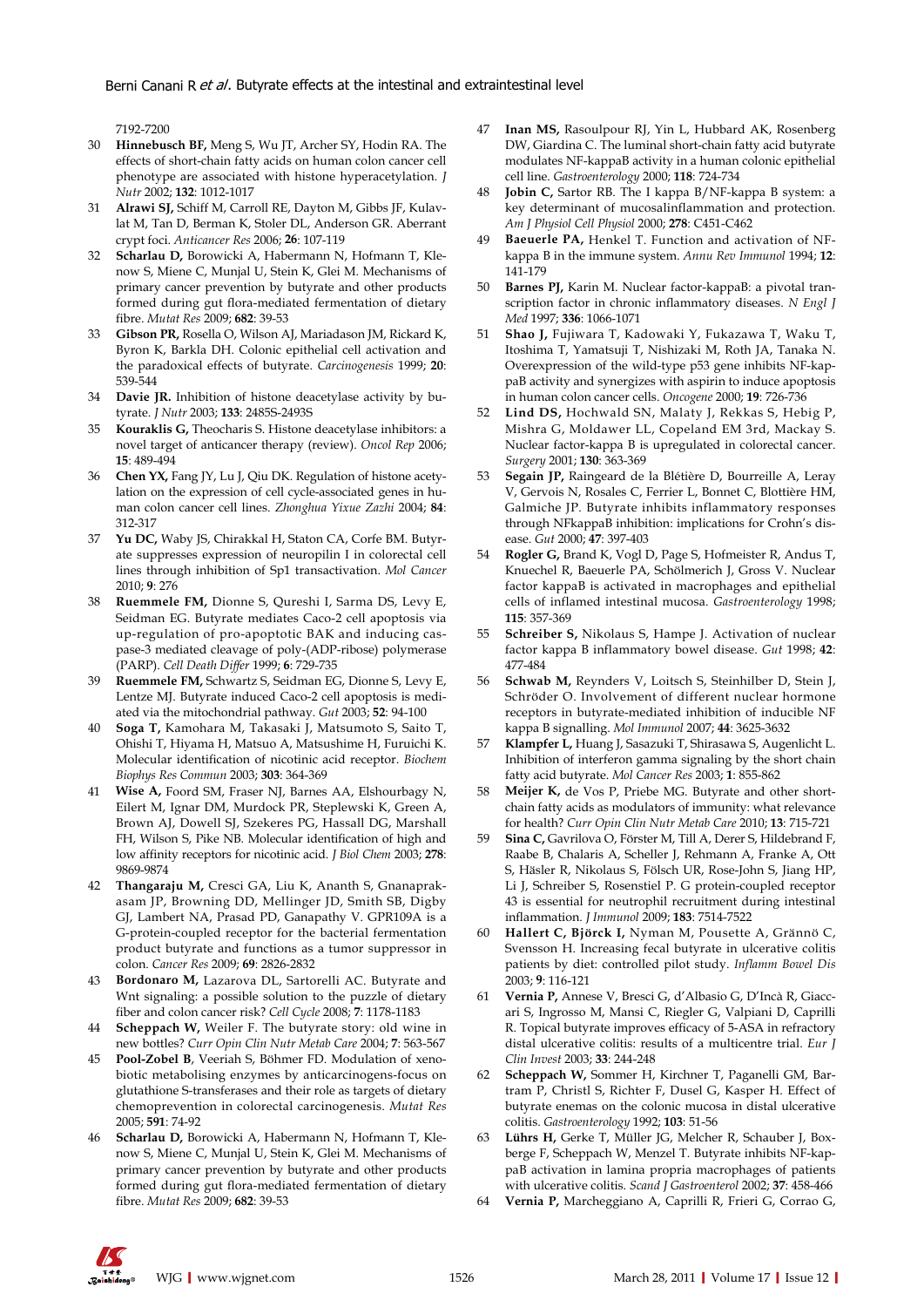Valpiani D, Di Paolo MC, Paoluzi P, Torsoli A. Short-chain fatty acid topical treatment in distal ulcerative colitis. *Aliment Pharmacol Ther* 1995; **9**: 309-313

- 65 **Thibault R,** Blachier F, Darcy-Vrillon B, de Coppet P, Bourreille A, Segain JP. Butyrate utilization by the colonic mucosa in inflammatory bowel diseases: a transport deficiency. *Inflamm Bowel Dis* 2010; **16**: 684-695
- 66 **Rezaie A,** Parker RD, Abdollahi M. Oxidative stress and pathogenesis of inflammatory bowel disease: an epiphenomenon or the cause? *Dig Dis Sci* 2007; **52**: 2015-2021
- 67 **Skrzydlewska E,** Sulkowski S, Koda M, Zalewski B, Kanczuga-Koda L, Sulkowska M. Lipid peroxidation and antioxidant status in colorectal cancer. *World J Gastroenterol* 2005; **11**: 403-406
- 68 **Hamer HM,** Jonkers DM, Bast A, Vanhoutvin SA, Fischer MA, Kodde A, Troost FJ, Venema K, Brummer RJ. Butyrate modulates oxidative stress in the colonic mucosa of healthy humans. *Clin Nutr* 2009; **28**: 88-93
- Hatayama H, Iwashita J, Kuwajima A, Abe T. The short chain fatty acid, butyrate, stimulates MUC2 mucin production in the human colon cancer cell line, LS174T. *Biochem Biophys Res Commun* 2007; **356**: 599-603
- 70 **Willemsen LE,** Koetsier MA, van Deventer SJ, van Tol EA. Short chain fatty acids stimulate epithelial mucin 2 expression through differential effects on prostaglandin E(1) and E(2) production by intestinal myofibroblasts. *Gut* 2003; **52**: 1442-1447
- 71 **Hase K,** Murakami M, Iimura M, Cole SP, Horibe Y, Ohtake T, Obonyo M, Gallo RL, Eckmann L, Kagnoff MF. Expression of LL-37 by human gastric epithelial cells as a potential host defense mechanism against Helicobacter pylori. *Gastroenterology* 2003;**125**: 1613-1625
- 72 **Kida Y,** Shimizu T, Kuwano K. Sodium butyrate up-regulates cathelicidin gene expression via activator protein-1 and histone acetylation at the promoter region in a human lung epithelial cell line, EBC-1. *Mol Immunol* 2006; **43**: 1972-1981
- 73 **Schauber J,** Iffland K, Frisch S, Kudlich T, Schmausser B, Eck M, Menzel T, Gostner A, Lührs H, Scheppach W. Histone-deacetylase inhibitors induce the cathelicidin LL-37 in gastrointestinal cells. *Mol Immunol* 2004; **41**: 847-854
- 74 **Schauber J**, Svanholm C, Termén S, Iffland K, Menzel T, Scheppach W, Melcher R, Agerberth B, Lührs H, Gudmundsson GH. Expression of the cathelicidin LL-37 is modulated by short chain fatty acids in colonocytes: relevance of signalling pathways. *Gut* 2003; **52**: 735-741
- 75 **Steinmann J**, Halldórsson S, Agerberth B, Gudmundsson GH. Phenylbutyrate induces antimicrobial peptide expression. *Antimicrob Agents Chemother* 2009; **53**: 5127-5133
- 76 **Mariadason JM,** Barkla DH, Gibson PR. Effect of shortchain fatty acids on paracellular permeability in Caco-2 intestinal epithelium model. *Am J Physiol* 1997; **272**: G705-G712
- 77 **Peng L,** He Z, Chen W, Holzman IR, Lin J. Effects of butyrate on intestinal barrier function in a Caco-2 cell monolayer model of intestinal barrier. *Pediatr Res* 2007; **61**: 37-41
- 78 **Peng L,** Li ZR, Green RS, Holzman IR, Lin J. Butyrate enhances the intestinal barrier by facilitating tight junction assembly via activation of AMP-activated protein kinase in Caco-2 cell monolayers. *J Nutr* 2009; **139**: 1619-1625
- 79 **Soret R,** Chevalier J, De Coppet P, Poupeau G, Derkinderen P, Segain JP, Neunlist M. Short-chain fatty acids regulate the enteric neurons and control gastrointestinal motility in rats. *Gastroenterology* 2010; **138**: 1772-1782
- 80 **Vanhoutvin SA,** Troost FJ, Kilkens TO, Lindsey PJ, Hamer HM, Jonkers DM, Venema K, Brummer RJ. The effects of butyrate enemas on visceral perception in healthy volunteers. *Neurogastroenterol Motil* 2009; **21**: 952-976
- 81 **Kilkens TO,** Honig A, van Nieuwenhoven MA, Riedel WJ, Brummer RJ. Acute tryptophan depletion affects brain-gut responses in irritable bowel syndrome patients and controls.

*Gut* 2004; **53**: 1794-1800

- 82 **Chen PS,** Wang CC, Bortner CD, Peng GS, Wu X, Pang H, Lu RB, Gean PW, Chuang DM, Hong JS. Valproic acid and other histone deacetylase inhibitors induce microglial apoptosis and attenuate lipopolysaccharide-induced dopaminergic neurotoxicity. *Neuroscience* 2007; **149**: 203-212
- 83 **Fukumoto S,** Tatewaki M, Yamada T, Fujimiya M, Mantyh C, Voss M, Eubanks S, Harris M, Pappas TN, Takahashi T. Short-chain fatty acids stimulate colonic transit via intraluminal 5-HT release in rats. *Am J Physiol Regul Integr Comp Physiol* 2003; **284**: R1269-R1276
- 84 **Mitsui R,** Ono S, Karaki S, Kuwahara A. Neural and non-neural mediation of propionate-induced contractile responses in the rat distal colon. *Neurogastroenterol Motil* 2005; **17**: 585-594
- 85 **Tazoe H,** Otomo Y, Kaji I, Tanaka R, Karaki SI, Kuwahara A. Roles of short-chain fatty acids receptors, GPR41 and GPR43 on colonic functions. *J Physiol Pharmacol* 2008; **59** Suppl 2: 251-262
- Atweh GF, Sutton M, Nassif I, Boosalis V, Dover GJ, Wallenstein S, Wright E, McMahon L, Stamatoyannopoulos G, Faller DV, Perrine SP. Sustained induction of fetal hemoglobin by pulse butyrate therapy in sickle cell disease. *Blood* 1999; **93**: 1790-1797
- 87 **Perrine SP,** Ginder GD, Faller DV, Dover GH, Ikuta T, Witkowska HE, Cai SP, Vichinsky EP, Olivieri NF. A short-term trial of butyrate to stimulate fetal-globin-gene expression in the beta-globin disorders. *N Engl J Med* 1993; **328**: 81-86
- 88 **Collins AF,** Pearson HA, Giardina P, McDonagh KT, Brusilow SW, Dover GJ. Oral sodium phenylbutyrate therapy in homozygous beta thalassemia: a clinical trial. *Blood* 1995; **85**: 43-49
- **Dover GJ, Brusilow S, Charache S. Induction of fetal hemo**globin production in subjects with sickle cell anemia by oral sodium phenylbutyrate. *Blood* 1994; **84**: 339-343
- 90 **Perrine SP,** Rudolph A, Faller DV, Roman C, Cohen RA, Chen SJ, Kan YW. Butyrate infusions in the ovine fetus delay the biologic clock for globin gene switching. *Proc Natl Acad Sci USA* 1988; **85**: 8540-8542
- 91 **Weinberg RS,** Ii X, Sutton M, Perrine S, Galperin Y, Li O, Liebhaber SA, Stamatoyannopoulos G, Atweh GF. Butyrate increases the efficiency of translation of gamma-globin mRNA. *Blood* 2005; **105**: 1807-1809
- 92 **Mabaera R,** West RJ, Conine SJ, Macari ER, Boyd CD, Engman CA, Lowrey CH. A cell stress signaling model of fetal hemoglobin induction: what doesn't kill red blood cells may make them stronger. *Exp Hematol* 2008; **36**: 1057-1072
- 93 **Burlina AB,** Ogier H, Korall H, Trefz FK. Long-term treatment with sodium phenylbutyrate in ornithine transcarbamylase-deficient patients. *Mol Genet Metab* 2001; **72**: 351-355
- 94 **Kemp S,** Wei HM, Lu JF, Braiterman LT, McGuinness MC, Moser AB, Watkins PA, Smith KD. Gene redundancy and pharmacological gene therapy: implications for X-linked adrenoleukodystrophy. *Nat Med* 1998; **4**: 1261-1268
- 95 **Gylling H.** Cholesterol metabolism and its implications for therapeutic interventions in patients with hypercholesterolaemia. *Int J Clin Pract* 2004; **58**: 859-866
- 96 **Sviridov DD,** Safonova IG, Talalaev AG, Repin VS, Smirnov VN. Regulation of cholesterol synthesis in isolated epithelial cells of human small intestine. *Lipids* 1986; **21**: 759-763
- 97 **Alvaro A,** Solà R, Rosales R, Ribalta J, Anguera A, Masana L, Vallvé JC. Gene expression analysis of a human enterocyte cell line reveals downregulation of cholesterol biosynthesis in response to short-chain fatty acids. *IUBMB Life* 2008; **60**: 757-764
- 98 **Gao Z,** Yin J, Zhang J, Ward RE, Martin RJ, Lefevre M, Cefalu WT, Ye J. Butyrate improves insulin sensitivity and increases energy expenditure in mice. *Diabetes* 2009; **58**: 1509-1517